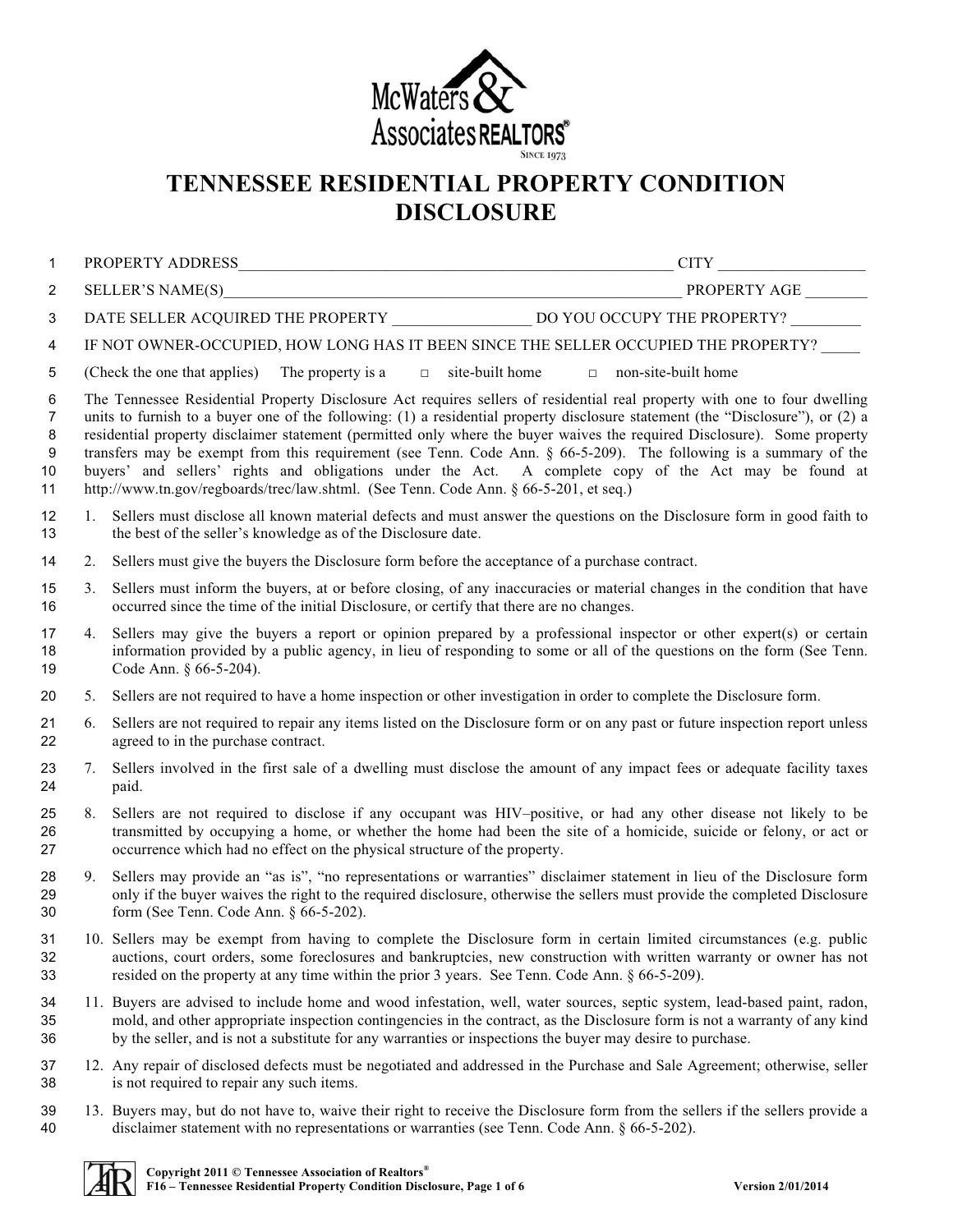- 14. Remedies for misrepresentations or nondisclosure in a Property Condition Disclosure statement may be available to buyer and are set out fully in Tenn. Code Ann. § 66-5-208. Buyer should consult with an attorney regarding any such matters.
- 15. Representations in the Disclosure form are those of the sellers only, and not of any real estate licensee, although licensees are required to disclose to all parties adverse facts of which the licensee has actual knowledge or notice.
- 16. Pursuant to Tenn. Code Ann. § 47-18-104(b), sellers of newly constructed residences on a septic system are prohibited from knowingly advertising or marketing a home as having more bedrooms than are permitted by the subsurface sewage disposal system permit.
- 17. Sellers must disclose the presence of any known exterior injection well, the results of any known percolation test or soil absorption rate performed on the property that is determined or accepted by the Department of Environment and Conservation, and whether the property is located within a Planned Unit Development as defined by Tenn. Code Ann. § 66-5-213 and, if requested, provide buyers with a copy of the development's restrictive covenants, homeowner bylaws and master deed. Sellers must also disclose if they have knowledge that the residence has ever been moved from an existing foundation to another foundation.
- The Buyers and Sellers involved in the current or prospective real estate transaction for the property listed above acknowledge that they were informed of their rights and obligations regarding Residential Property Disclosures, and that this information was provided by the real estate licensee(s) prior to the completion or reviewing of a Tennessee Residential 58 Property Condition Disclosure, a Tennessee Residential Property Condition Disclaimer Statement, or a Tennessee Residential<br>59 Property Condition Exemption Notification. Buvers and Sellers also acknowledge that they were 59 Property Condition Exemption Notification. Buyers and Sellers also acknowledge that they were advised to seek the advice<br>60 of an attorney on any legal questions they may have regarding this information or prior to taki of an attorney on any legal questions they may have regarding this information or prior to taking any legal actions.
- The Tennessee Residential Property Disclosure Act states that anyone transferring title to residential real property must provide information about the condition of the property. This completed form constitutes that disclosure by the Seller. The information contained in the disclosure is the representation of the owner and not the representation of the real estate licensee or sales person, if any. This is not a warranty or a substitute for any professional inspections or warranties that the purchasers may wish to obtain.
- **Buyers and Sellers should be aware that any sales agreement executed between the parties will supersede this form as to the terms of sale, property included in the sale and any obligations on the part of the seller to repair items identified below and/or the obligation of the buyer to accept such items "as is."**
- 

## **INSTRUCTIONS TO THE SELLER**

 Complete this form yourself and answer each question to the best of your knowledge. If an answer is an estimate, clearly 71 label it as such. The Seller hereby authorizes any agent(s) representing any party in this transaction to provide a copy of this statement to any person or entity in connection with any actual or anticipated sale of the statement to any person or entity in connection with any actual or anticipated sale of the subject property.

## **A. THE SUBJECT PROPERTY INCLUDES THE ITEMS CHECKED BELOW:**

| 74 | $\Box$ | Range                         | $\Box$ | Wall/Window Air Conditioning                          | $\Box$ | Garage Door Opener(s) (Number of openers         |  |  |  |  |
|----|--------|-------------------------------|--------|-------------------------------------------------------|--------|--------------------------------------------------|--|--|--|--|
| 75 | $\Box$ | Ice Maker Hookup              | $\Box$ | Window Screens                                        | $\Box$ | Garage Door Remote(s)                            |  |  |  |  |
| 76 | $\Box$ | Oven                          | $\Box$ | Fireplace(s) (Number)                                 | □      | Intercom                                         |  |  |  |  |
| 77 | $\Box$ | Microwave                     | $\Box$ | Gas Starter for Fireplace                             | $\Box$ | TV Antenna/Satellite Dish (excluding components) |  |  |  |  |
| 78 | $\Box$ | Garbage Disposal              | $\Box$ | Gas Fireplace Logs                                    | $\Box$ | Central Vacuum System and attachments            |  |  |  |  |
| 79 | $\Box$ | <b>Trash Compactor</b>        | $\Box$ | Smoke Detector/Fire Alarm                             | □      | Spa/Whirlpool Tub                                |  |  |  |  |
| 80 | $\Box$ | Water Softener                | $\Box$ | Patio/Decking/Gazebo                                  | $\Box$ | Hot Tub                                          |  |  |  |  |
| 81 | $\Box$ | 220 Volt Wiring               | $\Box$ | Installed Outdoor Cooking Grill                       | $\Box$ | Washer/Dryer Hookups                             |  |  |  |  |
| 82 | $\Box$ | Sauna                         | $\Box$ | Irrigation System                                     | $\Box$ | $\Box$ Above-ground<br>$\Box$ In-ground<br>Pool  |  |  |  |  |
| 83 | $\Box$ | Dishwasher                    | $\Box$ | A key to all exterior doors                           | п      | Access to Public Streets                         |  |  |  |  |
| 84 | $\Box$ | Sump Pump                     | $\Box$ | <b>Rain Gutters</b>                                   | $\Box$ | All Landscaping and all outdoor lighting         |  |  |  |  |
| 85 | $\Box$ |                               |        | Burglar Alarm/Security System Components and controls |        |                                                  |  |  |  |  |
| 86 | $\Box$ | Current Termite contract with |        |                                                       |        |                                                  |  |  |  |  |

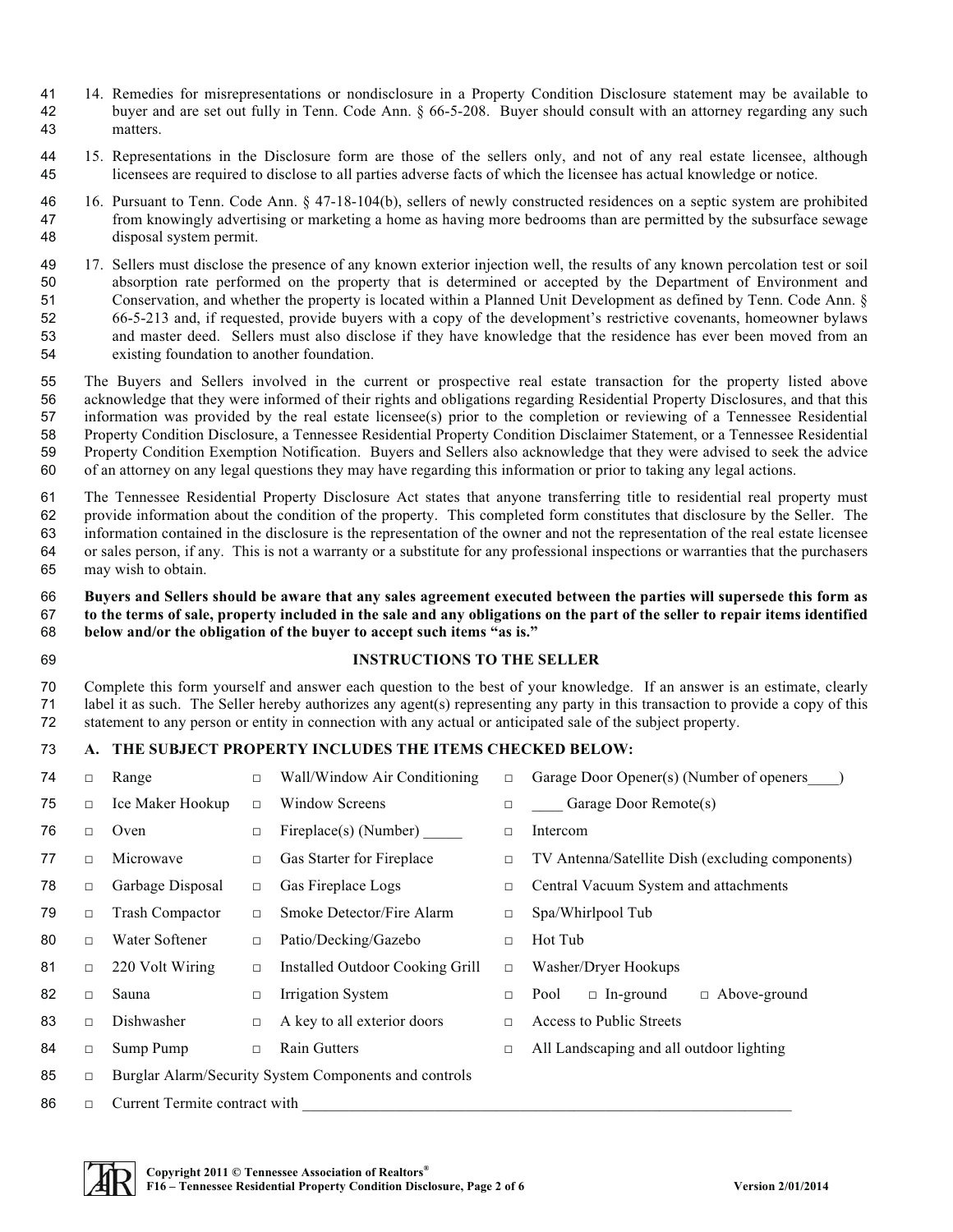| 87                                            | Heat Pump Unit #1<br>$\Box$                                                                                         | Age (Approx)                    |        |                                                                      |          |                  |        |                 |            |        |                           |
|-----------------------------------------------|---------------------------------------------------------------------------------------------------------------------|---------------------------------|--------|----------------------------------------------------------------------|----------|------------------|--------|-----------------|------------|--------|---------------------------|
| 88                                            | Heat Pump Unit #2<br>$\Box$                                                                                         |                                 |        | Age (Approx)<br>$\mathcal{L}^{\text{max}}$                           |          |                  |        |                 |            |        |                           |
| 89                                            | Heat Pump Unit #3<br>$\Box$                                                                                         | Age (Approx)                    |        |                                                                      |          |                  |        |                 |            |        |                           |
| 90                                            | Central Heating Unit #1<br>$\Box$                                                                                   |                                 |        | Age<br>$\mathcal{L}^{\text{max}}$ , where $\mathcal{L}^{\text{max}}$ | $\Box$   | Electric         | $\Box$ | Gas<br>$\Box$   | Other      |        |                           |
| 91                                            | Central Heating Unit #2<br>$\Box$                                                                                   | $\overline{\qquad \qquad }$ Age | $\Box$ | Electric                                                             | $\Box$   | Gas<br>$\Box$    | Other  |                 |            |        |                           |
| 92                                            | Central Heating Unit #3<br>$\Box$                                                                                   | $\frac{\ }{\ }$ Age             | $\Box$ | Electric                                                             | $\Box$   | Gas<br>$\Box$    | Other  |                 |            |        |                           |
| 93                                            | Central Air Conditioning #1<br>$\Box$                                                                               |                                 |        | $\overline{\phantom{a}}$ Age                                         | $\Box$   | Electric         | $\Box$ | Gas<br>$\Box$   | Other      |        |                           |
| 94                                            | Central Air Conditioning #2<br>$\Box$                                                                               |                                 |        | $\overline{\phantom{a}}$ Age                                         | $\Box$   | Electric         | $\Box$ | Gas<br>$\Box$   | Other      |        |                           |
| 95                                            | Central Air Conditioning #3<br>$\Box$                                                                               |                                 |        | $\overline{\phantom{a}}$ Age                                         | $\Box$   | Electric         | $\Box$ | Gas<br>$\Box$   | Other      |        |                           |
| 96                                            | Water Heater #1<br>$\Box$                                                                                           |                                 |        | $\overline{\phantom{a}}$ Age<br>$\Box$                               | Electric | $\hfill \square$ | Gas    | Solar<br>$\Box$ |            |        | $\Box$ Other              |
| 97                                            | Water Heater #2<br>$\Box$                                                                                           |                                 |        | $\overline{\phantom{a}}$ Age<br>$\Box$                               | Electric | $\Box$           | Gas    | Solar<br>$\Box$ | $\Box$ .   |        | Other                     |
| 98                                            | $\Box$                                                                                                              |                                 |        |                                                                      |          |                  | $\Box$ |                 |            |        |                           |
| 99                                            | Garage                                                                                                              | Attached<br>$\Box$              | $\Box$ | Not Attached                                                         | $\Box$   | Carport          |        |                 |            |        |                           |
| 100                                           | Water Supply                                                                                                        | City<br>$\Box$                  | $\Box$ | Well                                                                 | $\Box$   |                  |        |                 |            |        | Private □ Utility □ Other |
| 101                                           | Gas Supply                                                                                                          | Utility<br>$\Box$               | $\Box$ | Bottled                                                              | $\Box$   | Other            |        |                 |            |        |                           |
| 102                                           | Waste Disposal $\Box$ City Sewer $\Box$                                                                             |                                 |        | Septic Tank                                                          | $\Box$   |                  |        |                 |            |        |                           |
| 103                                           | Root(s): Type                                                                                                       |                                 |        |                                                                      |          |                  |        |                 |            |        |                           |
| 105<br>106<br>107<br>108                      | To the best of your knowledge, are any of the above NOT in operating condition?                                     |                                 |        |                                                                      |          |                  |        | $\Box$          | <b>YES</b> |        | N <sub>O</sub><br>$\Box$  |
| 109<br>110<br>111<br>112<br>113<br>114<br>115 | If YES, then describe (attach additional sheets if necessary):                                                      |                                 |        |                                                                      |          |                  |        |                 |            |        |                           |
| 116<br>117<br>118<br>119                      | Leased Items: Leased items that remain with the Property are (e.g. security systems, water softener systems, etc.): |                                 |        |                                                                      |          |                  |        |                 |            |        |                           |
| 120                                           | If leases are not assumable, it will be Seller's responsibility to pay balance.                                     |                                 |        |                                                                      |          |                  |        |                 |            |        |                           |
| 121                                           | B. ARE YOU (SELLER) AWARE OF ANY DEFECTS/MALFUNCTIONS IN ANY OF THE FOLLOWING?                                      |                                 |        |                                                                      |          |                  |        |                 |            |        |                           |
|                                               |                                                                                                                     | <b>YES</b>                      | NO     | <b>UNKNOWN</b>                                                       |          |                  |        |                 | <b>YES</b> | NO     | <b>UNKNOWN</b>            |
| 122                                           | Interior Walls                                                                                                      | $\Box$                          | $\Box$ | $\Box$                                                               |          | Roof Components  |        |                 | $\Box$     | $\Box$ | $\Box$                    |
| 123                                           | Ceilings                                                                                                            | □                               | $\Box$ | $\Box$                                                               |          | <b>Basement</b>  |        |                 | □          | $\Box$ | $\Box$                    |
| 124                                           | Floors                                                                                                              | $\Box$                          | $\Box$ | $\Box$                                                               |          | Foundation       |        |                 | $\Box$     | $\Box$ | $\Box$                    |
| 125                                           | Windows                                                                                                             | $\Box$                          | $\Box$ | $\Box$                                                               |          | Slab             |        |                 | □          | $\Box$ | $\Box$                    |
| 126                                           | Doors                                                                                                               | $\Box$                          | □      | $\Box$                                                               |          | Driveway         |        |                 | $\Box$     | $\Box$ | $\Box$                    |
| 127                                           | Insulation                                                                                                          | $\Box$                          | $\Box$ | $\Box$                                                               |          | Sidewalks        |        |                 | $\Box$     | $\Box$ | $\Box$                    |
| 128                                           | Plumbing System                                                                                                     | $\Box$                          | $\Box$ | $\Box$                                                               |          | Central Heating  |        |                 | $\Box$     | $\Box$ | $\Box$                    |
|                                               |                                                                                                                     |                                 |        |                                                                      |          |                  |        |                 |            |        |                           |

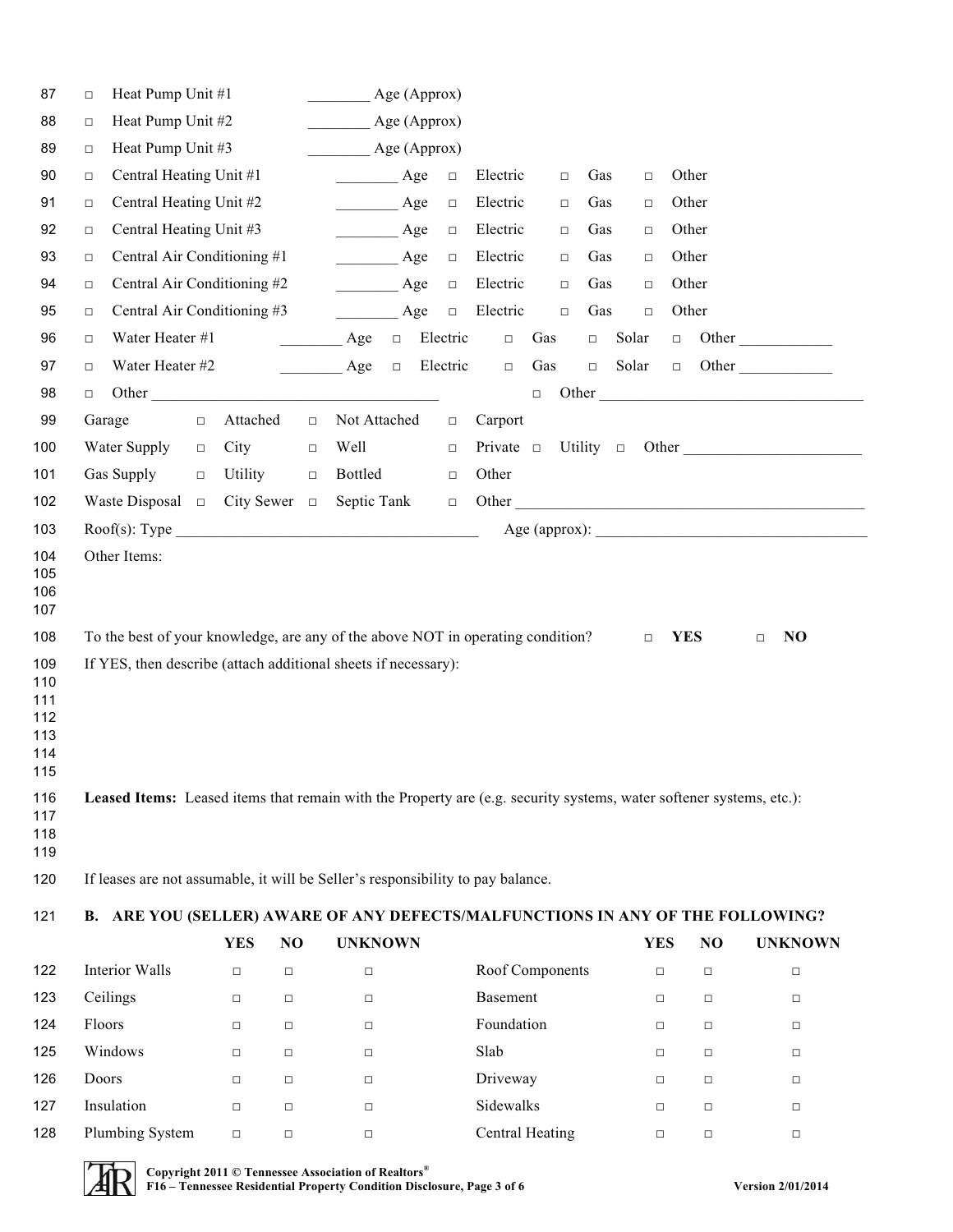|    |                                                | YES    | NO     | <b>UNKNOWN</b>                                                                                                                                                                                                                                                                            |                                                                                                                          |            | <b>YES</b>     | NO     | <b>UNKNOWN</b> |
|----|------------------------------------------------|--------|--------|-------------------------------------------------------------------------------------------------------------------------------------------------------------------------------------------------------------------------------------------------------------------------------------------|--------------------------------------------------------------------------------------------------------------------------|------------|----------------|--------|----------------|
|    | Sewer/Septic                                   | $\Box$ | $\Box$ | $\Box$                                                                                                                                                                                                                                                                                    | Heat Pump                                                                                                                |            | $\Box$         | $\Box$ | $\Box$         |
|    | <b>Electrical System</b>                       | $\Box$ | $\Box$ | $\Box$                                                                                                                                                                                                                                                                                    | Central Air Conditioning                                                                                                 |            | $\Box$         | $\Box$ | $\Box$         |
|    | <b>Exterior Walls</b>                          | $\Box$ | $\Box$ | $\Box$                                                                                                                                                                                                                                                                                    | Double Paned or Insulated<br>Window and/or Doors                                                                         |            | $\Box$         | $\Box$ | $\Box$         |
|    |                                                |        |        | If any of the above is/are marked YES, please explain:                                                                                                                                                                                                                                    |                                                                                                                          |            |                |        |                |
|    |                                                |        |        |                                                                                                                                                                                                                                                                                           | Please describe any repairs made by you or any previous owners of which you are aware (use separate sheet if necessary). |            |                |        |                |
|    |                                                |        |        | C. ARE YOU (SELLER) AWARE OF ANY OF THE FOLLOWING:                                                                                                                                                                                                                                        |                                                                                                                          | <b>YES</b> | N <sub>O</sub> |        | <b>UNKNOWN</b> |
| 1. | property?                                      |        |        | Substances, materials or products which may be environmental hazards<br>such as, but not limited to: asbestos, radon gas, lead-based paint, fuel<br>or chemical storage tanks, methamphetamine, contaminated soil or<br>water, and/or known existing or past mold presence on the subject |                                                                                                                          | $\Box$     | $\Box$         |        | $\Box$         |
| 2. | for use and maintenance?                       |        |        | Features shared in common with adjoining land owners, such as walls, but<br>not limited to, fences, and/or driveways, with joint rights and obligations                                                                                                                                   |                                                                                                                          | $\Box$     | $\Box$         |        | $\Box$         |
| 3. | property, or contiguous to the property?       |        |        | Any authorized changes in roads, drainage or utilities affecting the                                                                                                                                                                                                                      |                                                                                                                          | $\Box$     | $\Box$         |        | $\Box$         |
| 4. |                                                |        |        | Any changes since the most recent survey of the property was done?<br>Most recent survey of the property: $\Box$ (check here if unknown)                                                                                                                                                  |                                                                                                                          | $\Box$     | $\Box$         |        | $\Box$         |
| 5. | ownership interest in the property?            |        |        | Any encroachments, easements, or similar items that may affect your                                                                                                                                                                                                                       |                                                                                                                          | $\Box$     | $\Box$         |        | $\Box$         |
| 6. | repairs made without necessary permits?        |        |        | Room additions, structural modifications or other alterations or                                                                                                                                                                                                                          |                                                                                                                          | □          | $\Box$         |        | $\Box$         |
| 7. | repairs not in compliance with building codes? |        |        | Room additions, structural modifications or other alterations or                                                                                                                                                                                                                          |                                                                                                                          | $\Box$     | $\Box$         |        | $\Box$         |
| 8. | thereof?                                       |        |        | Landfill (compacted or otherwise) on the property or any portion                                                                                                                                                                                                                          |                                                                                                                          | $\Box$     | $\Box$         |        | $\Box$         |
|    |                                                |        |        | 9. Any settling from any cause, or slippage, sliding or other soil problems?                                                                                                                                                                                                              |                                                                                                                          | $\Box$     | $\Box$         |        | $\Box$         |
|    | 10. Flooding, drainage or grading problems?    |        |        |                                                                                                                                                                                                                                                                                           |                                                                                                                          | $\Box$     | □              |        | $\Box$         |
|    |                                                |        |        | 11. Any requirement that flood insurance be maintained on the property?                                                                                                                                                                                                                   |                                                                                                                          | $\Box$     | $\Box$         |        | $\Box$         |
|    | 12. Is any of the property in a flood plain?   |        |        |                                                                                                                                                                                                                                                                                           |                                                                                                                          | □          | $\Box$         |        | $\Box$         |
|    |                                                |        |        | 13. Any past or present interior water intrusions(s) from outside home,<br>standing water within foundation and/or basement?<br>If yes, please explain. If necessary, please attach an additional sheet<br>and any available documents pertaining to these repairs/corrections.           |                                                                                                                          | □          | $\Box$         |        | $\Box$         |
|    |                                                |        |        | 14. Property or structural damage from fire, earthquake, floods, landslides,<br>tremors, wind, storm or wood destroying organisms?<br>If yes, please explain (use separate sheet if necessary).                                                                                           |                                                                                                                          | $\Box$     | $\Box$         |        | $\Box$         |
|    | If yes, has said damage been repaired?         |        |        |                                                                                                                                                                                                                                                                                           |                                                                                                                          | $\Box$     | $\Box$         |        | $\Box$         |
|    |                                                |        |        |                                                                                                                                                                                                                                                                                           |                                                                                                                          |            |                |        |                |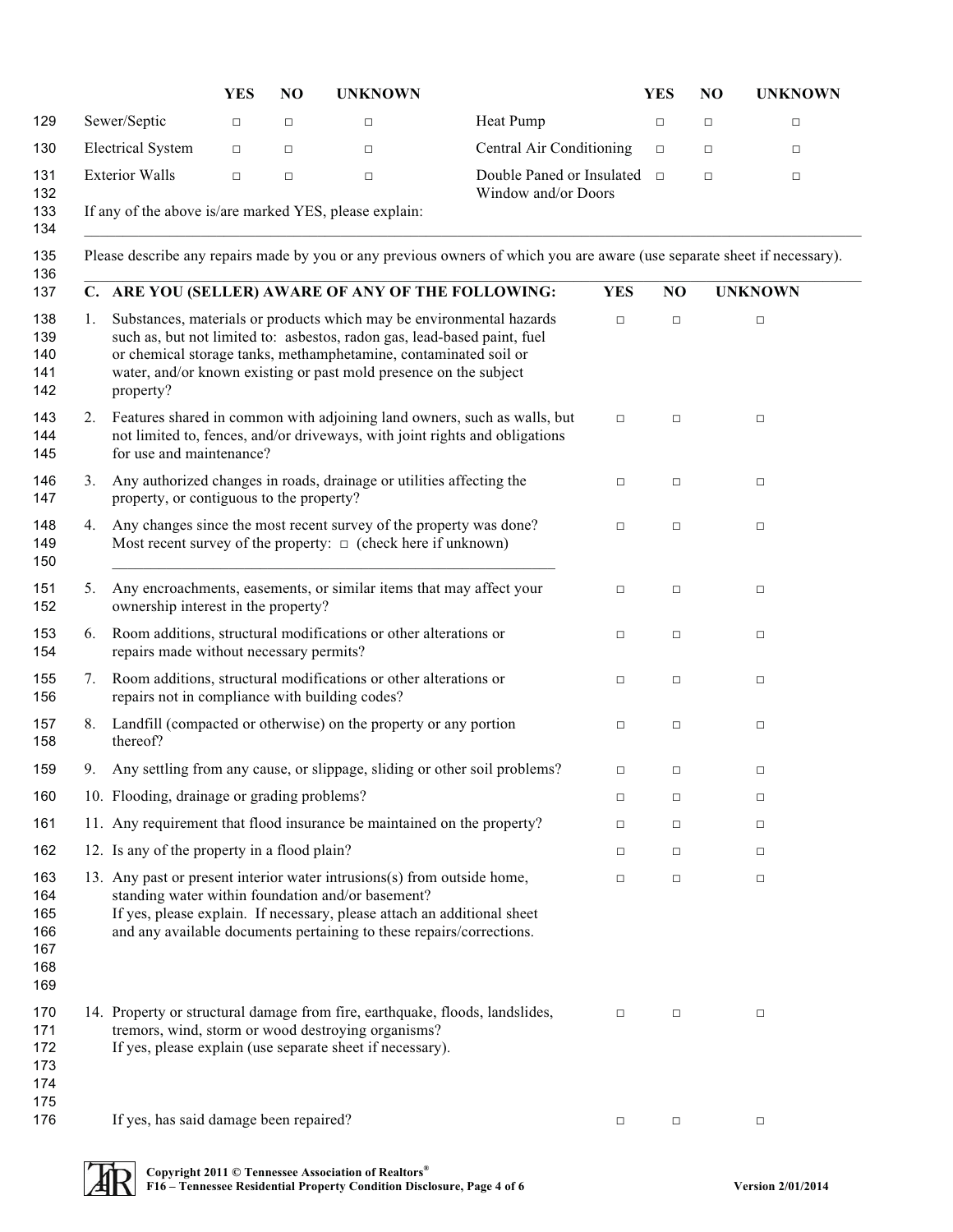|                                                      |                                                                                                                                                                                                                                                                                                                                                                                                                                                                                                 | <b>YES</b> | NO     | <b>UNKNOWN</b>                    |
|------------------------------------------------------|-------------------------------------------------------------------------------------------------------------------------------------------------------------------------------------------------------------------------------------------------------------------------------------------------------------------------------------------------------------------------------------------------------------------------------------------------------------------------------------------------|------------|--------|-----------------------------------|
| 177<br>178                                           | 15. Any zoning violations, nonconforming uses and/or violations of<br>"setback" requirements?                                                                                                                                                                                                                                                                                                                                                                                                   | $\Box$     | $\Box$ | $\Box$                            |
| 179                                                  | 16. Neighborhood noise problems or other nuisances?                                                                                                                                                                                                                                                                                                                                                                                                                                             | $\Box$     | $\Box$ | $\Box$                            |
| 180                                                  | 17. Subdivision and/or deed restrictions or obligations?                                                                                                                                                                                                                                                                                                                                                                                                                                        | $\Box$     | $\Box$ | $\Box$                            |
| 181<br>182<br>183<br>184<br>185<br>186<br>187        | 18. A Condominium/Homeowners Association (HOA) which has any authority<br>over the subject property?<br>Name of HOA: $\overline{\phantom{a}}$<br>Management Company: Phone: Phone: Phone: 2003. Phone: 2004. Phone: 2004. Phone: 2004. Phone: 2004. Phone: 2004. Phone: 2004. Phone: 2004. Phone: 2004. Phone: 2004. Phone: 2004. Phone: 2004. Phone: 2004. Phone: 2004. Phone:                                                                                                                 | $\Box$     | $\Box$ | $\Box$<br>Monthly Dues:<br>Phone: |
| 188<br>189                                           | 19. Any "common area" (facilities such as, but not limited to, pools, tennis<br>courts, walkways or other areas co-owned in undivided interest with others)?                                                                                                                                                                                                                                                                                                                                    | $\Box$     | $\Box$ | $\Box$                            |
| 190                                                  | 20. Any notices of abatement or citations against the property?                                                                                                                                                                                                                                                                                                                                                                                                                                 | $\Box$     | $\Box$ | $\Box$                            |
| 191<br>192                                           | 21. Any lawsuit(s) or proposed lawsuit(s) by or against the seller which affects<br>or will affect the property?                                                                                                                                                                                                                                                                                                                                                                                | $\Box$     | $\Box$ | $\Box$                            |
| 193<br>194<br>195<br>196<br>197                      | 22. Is any system, equipment or part of the property being leased?<br>If yes, please explain, and include a written statement regarding payment<br>information.                                                                                                                                                                                                                                                                                                                                 | $\Box$     | $\Box$ | $\Box$                            |
| 198<br>199                                           | 23. Any exterior wall covering of the structure(s) covered with exterior<br>insulation and finish systems (EIFS), also known as "synthetic stucco"?                                                                                                                                                                                                                                                                                                                                             | $\Box$     | $\Box$ | $\Box$                            |
| 200<br>201<br>202<br>203<br>204<br>205<br>206<br>207 | If yes, has there been a recent inspection to determine whether the structure<br>has excessive moisture accumulation and/or moisture related damage?<br>(The Tennessee Real Estate Commission urges any buyer or seller who encounters this product to have a qualified<br>professional inspect the structure in question for the preceding concern and provide a written report of the<br>professional's finding.)<br>If yes, please explain. If necessary, please attach an additional sheet. | $\Box$     | $\Box$ | $\Box$                            |
| 208<br>209<br>210<br>211<br>212                      | 24. Is heating and air conditioning supplied to all finished rooms?<br>If the same type of system is not used for all finished rooms, please explain.                                                                                                                                                                                                                                                                                                                                           | $\Box$     | $\Box$ | $\Box$                            |
| 213<br>214<br>215<br>216                             | 25. If septic tank or other private disposal system is marked under item (A), does<br>it have adequate capacity and approved design to comply with present state<br>and local requirements for the actual land area and number of bedrooms and<br>facilities existing at the residence?                                                                                                                                                                                                         | $\Box$     | $\Box$ | $\Box$                            |
| 217<br>218                                           | 26. Is the property affected by governmental regulations or restrictions requiring<br>approval for changes, use, or alterations to the property?                                                                                                                                                                                                                                                                                                                                                | $\Box$     | $\Box$ | $\Box$                            |
| 219<br>220<br>221                                    | 27. Is this property in a historical district or has it been declared historical by<br>any governmental authority such that permission must be obtained before<br>certain types of improvements or aesthetic changes to the property are made?                                                                                                                                                                                                                                                  | $\Box$     | $\Box$ | $\Box$                            |
| 222                                                  | 28. Does this property have an exterior injection well located anywhere on it?                                                                                                                                                                                                                                                                                                                                                                                                                  | □          | $\Box$ | $\Box$                            |
| 223<br>224<br>225<br>226                             | 29. Is seller aware of any percolation tests or soil absorption rates being<br>performed on the property that are determined or accepted by<br>the Tennessee Department of Environment and Conservation?<br>If yes, results of test(s) and/or rate(s) are attached.                                                                                                                                                                                                                             | $\Box$     | $\Box$ | $\Box$                            |